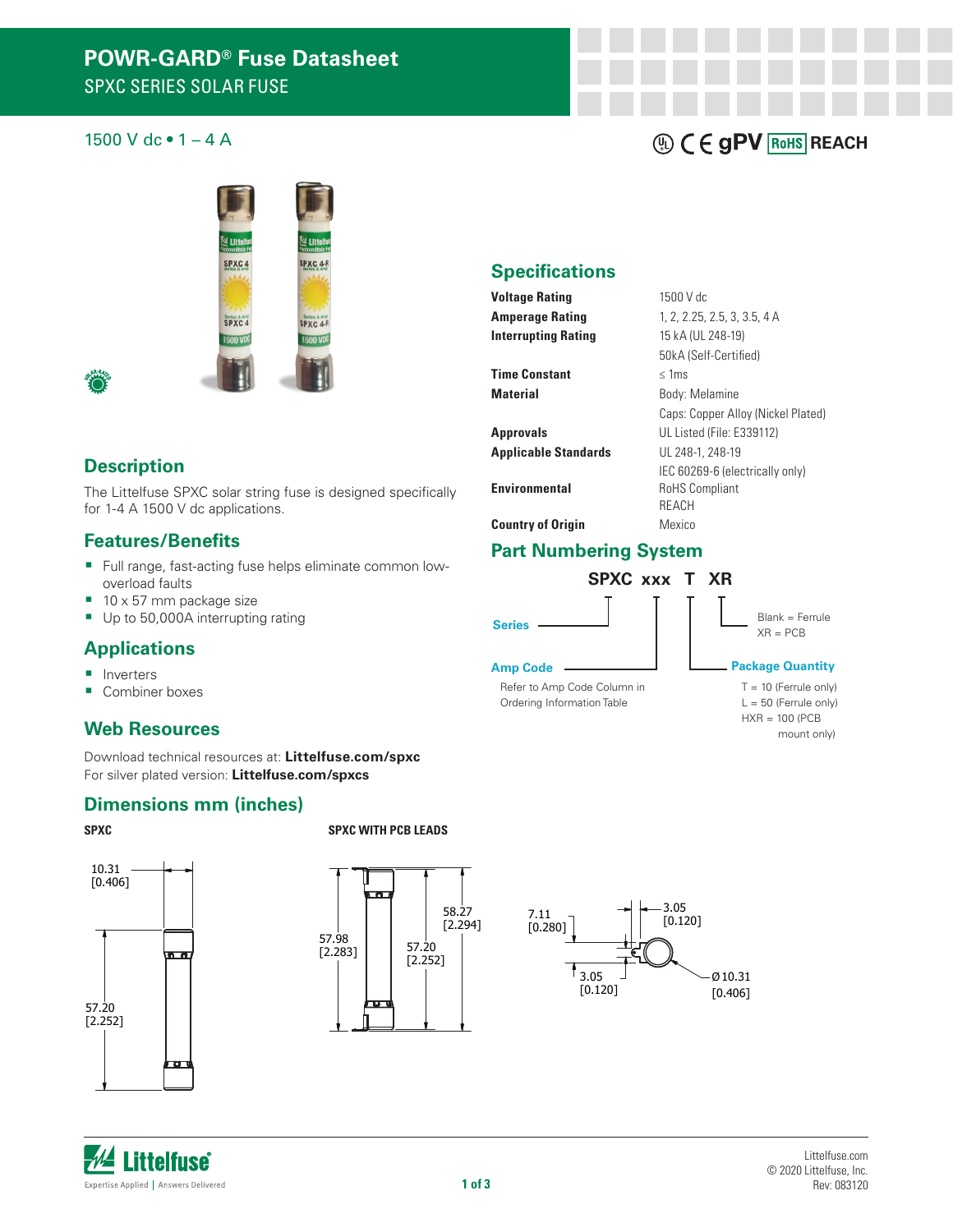### **Ordering Information**

#### **Ferrule Version**

| <b>SERIES</b>    | AMPERAGE       | AMP CODE | CATALOG NUMBER  | PRODUCT MARKING   | <b>PACK QUANTITY</b>                                                                        | ORDERING NUMBER              | <b>UPC</b>  |
|------------------|----------------|----------|-----------------|-------------------|---------------------------------------------------------------------------------------------|------------------------------|-------------|
| <b>SPXC</b>      |                | 001.     | SPXC001         | SPXC <sub>1</sub> | 10                                                                                          | SPXC001.T                    | 07945822129 |
|                  |                |          |                 |                   | 50                                                                                          | SPXC001.L                    | 07945822131 |
| <b>SPXC</b>      | $\overline{2}$ | 002.     | SPXC002         | SPXC <sub>2</sub> | 10                                                                                          | SPXC002.T                    | 07945822133 |
|                  |                |          |                 |                   | 50                                                                                          | SPXC002.L                    | 07945822135 |
| <b>SPXC</b>      | 2.25           | 2.25     | <b>SPXC2.25</b> | <b>SPXC 2 1/4</b> | 10                                                                                          | SPXC2.25T                    | 07945819889 |
|                  |                |          |                 |                   | 50                                                                                          | SPXC2.25L<br>10<br>SPXC02.5T | 07945819891 |
| SPXC             | 2.5            | 02.5     | SPXC02.5        | <b>SPXC 2 1/2</b> |                                                                                             |                              | 07945819893 |
|                  |                |          |                 |                   | 50                                                                                          | SPXC02.5L                    | 07945819895 |
| 3<br><b>SPXC</b> |                | 003.     | SPXC003         | SPXC <sub>3</sub> | 10                                                                                          | SPXC003.T                    | 07945819897 |
|                  |                |          |                 |                   | 50<br>SPXC003.L<br>10<br>SPXC03.5T<br>50<br>SPXC03.5L<br>10<br>SPXC004.T<br>50<br>SPXC004.L |                              | 07945819899 |
| SPXC             | 3.5            | 03.5     | <b>SPXC03.5</b> | SPXC 3 1/2        |                                                                                             |                              | 07945819901 |
|                  |                |          |                 |                   |                                                                                             |                              | 07945819903 |
| <b>SPXC</b>      | 4              | 004.     | SPXC004         | SPXC <sub>4</sub> |                                                                                             |                              | 07945819905 |
|                  |                |          |                 |                   |                                                                                             |                              | 07945819907 |

# **Ordering Information**

**PCB Version**

| <b>SERIES</b> | AMPERAGE | AMP CODE | CATALOG NUMBER    | PRODUCT MARKING     | <b>PACK QUANTITY</b> | ORDERING NUMBER | <b>UPC</b>  |
|---------------|----------|----------|-------------------|---------------------|----------------------|-----------------|-------------|
| SPXC-R        |          | 001.     | SPXC001-R         | SPXC 1-R            | 100                  | SPXC001.HXR     | 07945822137 |
| SPXC-R        | C        | 002.     | SPXC002-R         | SPXC 2-R            | 100                  | SPXC002.HXR     | 07945822138 |
| SPXC-R        | 2.25     | 2.25     | <b>SPXC2.25-R</b> | $SPXC 2 4-R$        | 100                  | SPXC2.25HXR     | 07945822139 |
| SPXC-R        | 2.5      | 02.5     | SPXC02.5-R        | <b>SPXC 2 1/2-R</b> | 100                  | SPXC02.5HXR     | 07945822140 |
| SPXC-R        | 3        | 003.     | SPXC003-R         | SPXC 3-R            | 100 <sup>°</sup>     | SPXC003.HXR     | 07945822141 |
| SPXC-R        | 3.5      | 03.5     | SPXC03.5-R        | SPXC 3 1/2-R        | 100                  | SPXC03.5HXR     | 07945822142 |
| SPXC-R        | 4        | 004.     | SPXC004-R         | SPXC 4-R            | 100 <sup>°</sup>     | SPXC004.HXR     | 07945822143 |

# **Electrical Specifications**

| <b>AMPERAGE</b> | <b>VOLTAGE</b> | <b>INTERRUPTING</b><br><b>RATING</b> | NOM COLD<br>RESISTANCE (ohm) | WATTS LOSS AT 100<br>% RATED CURRENT<br>(W) | <b>WATTS LOSS</b><br>AT 80 % RATED<br><b>CURRENT (W)</b> | <b>MELTING</b><br>I <sup>2</sup> t (A <sup>2</sup> s)<br>(1500V dc) | <b>TOTAL CLEARING</b><br>I <sup>2</sup> t (A <sup>2</sup> s) 15 kA<br>(1500 V dc) |
|-----------------|----------------|--------------------------------------|------------------------------|---------------------------------------------|----------------------------------------------------------|---------------------------------------------------------------------|-----------------------------------------------------------------------------------|
|                 | DC.            | <b>DC</b>                            |                              |                                             |                                                          |                                                                     |                                                                                   |
|                 | 1500           | $50kA*$                              | 0.6253                       | 1.07                                        | .56                                                      | 0.29                                                                | 0.53                                                                              |
| C               | 1500           | $50kA*$                              | 0.1905                       | 1.32                                        | .70                                                      | 1.55                                                                | 5.13                                                                              |
| 2.25            | 1500           | $50kA*$                              | 0.1245                       | 0.90                                        | 0.50                                                     | b.                                                                  | 13                                                                                |
| 2.5             | 1500           | 50 kA*                               | 0.0793                       | 0.91                                        | 0.50                                                     | 11                                                                  | 26                                                                                |
| 3               | 1500           | $50kA*$                              | 0.0721                       | 0.92                                        | 0.51                                                     | 14                                                                  | 40                                                                                |
| 3.5             | 1500           | $50kA*$                              | 0.0487                       | 0.94                                        | 0.53                                                     | 34                                                                  | 87                                                                                |
| 4               | 1500           | 50 $kA*$                             | 0.0439                       | 0.95                                        | 0.54                                                     | 56                                                                  | 127                                                                               |

\* 50 kA self-certified

## **Electrical Specification — Agency Requirements**

|                 | <b>OPENING TIME (MINUTES)</b>        |                                |                                      |                                |                                      |  |  |
|-----------------|--------------------------------------|--------------------------------|--------------------------------------|--------------------------------|--------------------------------------|--|--|
| AMPERAGE RATING | 100 % OF AMP RATING<br><b>PER UL</b> | 113 % OF AMP RATING<br>PER IEC | 135 % OF AMP RATING<br><b>PER UL</b> | 145 % OF AMP RATING<br>PER IEC | 200 % OF AMP RATING<br><b>PER UL</b> |  |  |
| -4              | Temperature Stabilization            | 60 Min                         | 60 Max                               | 60 Max                         | 4 Max                                |  |  |